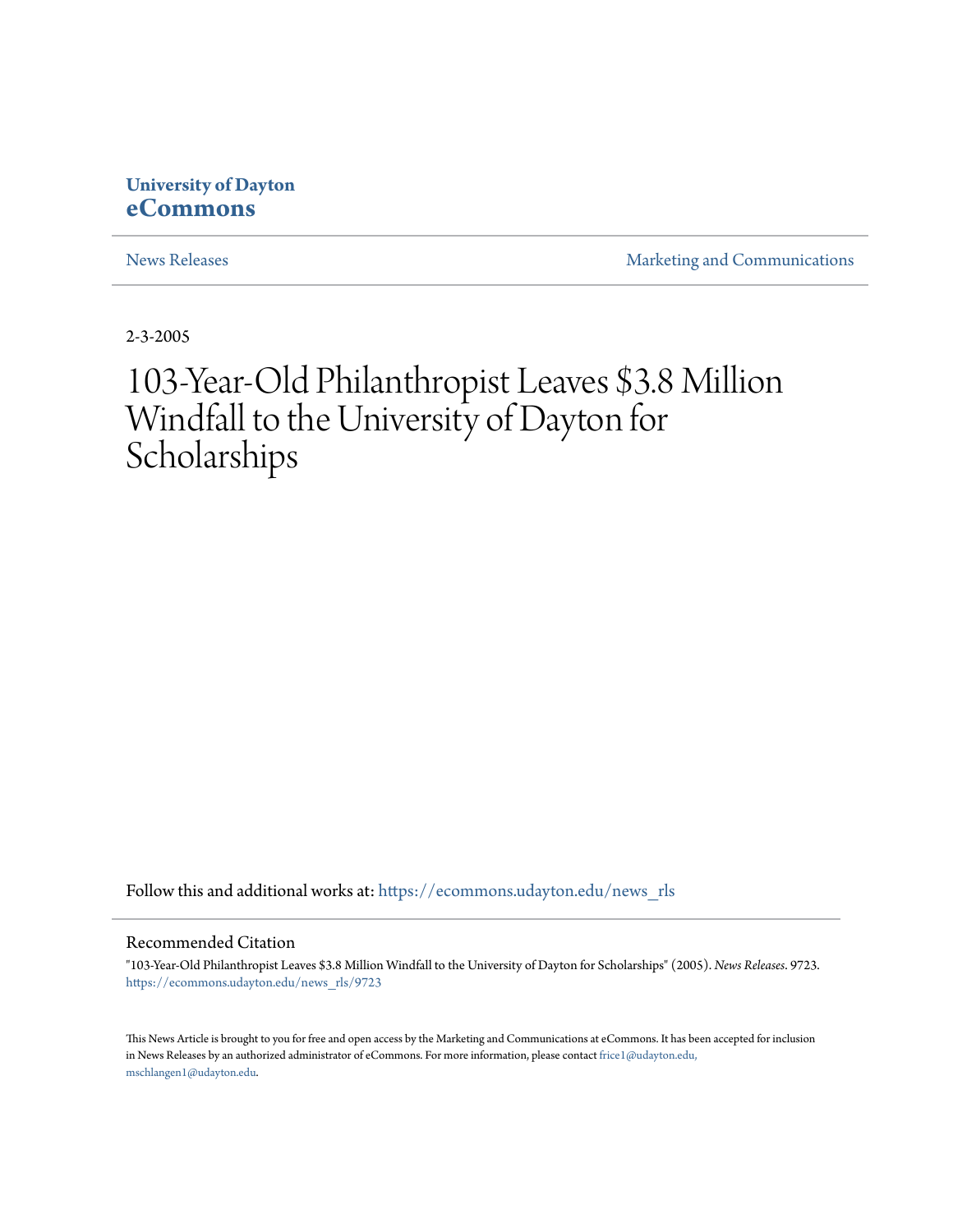7JACI)

in the



Feb.3,2005 Contact: Teri Rizvi rizvi@udayton.edu

## **NEWS RELEASE**

## 103-YEAR-OLD PHILANfHROPIST LEAVES \$3.8 MILLION WINDFALL TO THE UNIVERSITY OF DAYTON FOR SCHOLARSHIPS

DAYTON, Ohio – Lydia Mychkovsky received a scholarship this year that has given her the financial freedom to apply for an unpaid summer internship that will help jump-start her career.

When Eileen Sears quietly died in her sleep on Sept. 12, 2004, at the age of 103, she ensured that Mychkovsky and countless other University of Dayton students will continue to receive financial assistance for generations to come. She left a windfall of more than \$3.8 million to UD to boost the H. Troy and Eileen L. Sears Scholarship Fund to \$4.7 million.

In all, the couple donated.more than \$6 million to UD. In 1992, they gave \$1.3 million to construct the 183-seat H. Troy and Eileen L. Sears Recital Hall in the Jesse Philips Humanities Center on campus. Until Mr. Sears died in 1999 at the age of 91, the couple often came to campus to enjoy performances.

"This is a wonderful, wonderful boost for scholarships," said Nancy Stork, director of gift planning.

It's also one of the largest bequests in UD's history, second only to Dayton philanthropist John Berry's \$5 million for scholarships through the Berry Honors and Scholars Program.

" Without the extra funds, acceptance of a nonpaid position would be out of the question, and I would surely miss out on a career-enhancing experience," said Mychkovsky, an exercise science major from Westerville, Ohio, who's applying for internships in epidemiology. "I am very grateful for the monetary gift and all of the doors of opportunity it has helped to open."

The couple's ties to UD ran deep. Mrs. Sears served as director of the student union in the 1950s and taught music and education for 40 years in the Dayton Public Schools as well as

-over-

OFFICE OF PUBLIC RELATIONS 300 College Park Dayton, Ohio 45469-1679 (937) 229-3241 (937) 229-3063 Fax www.udayton.edu